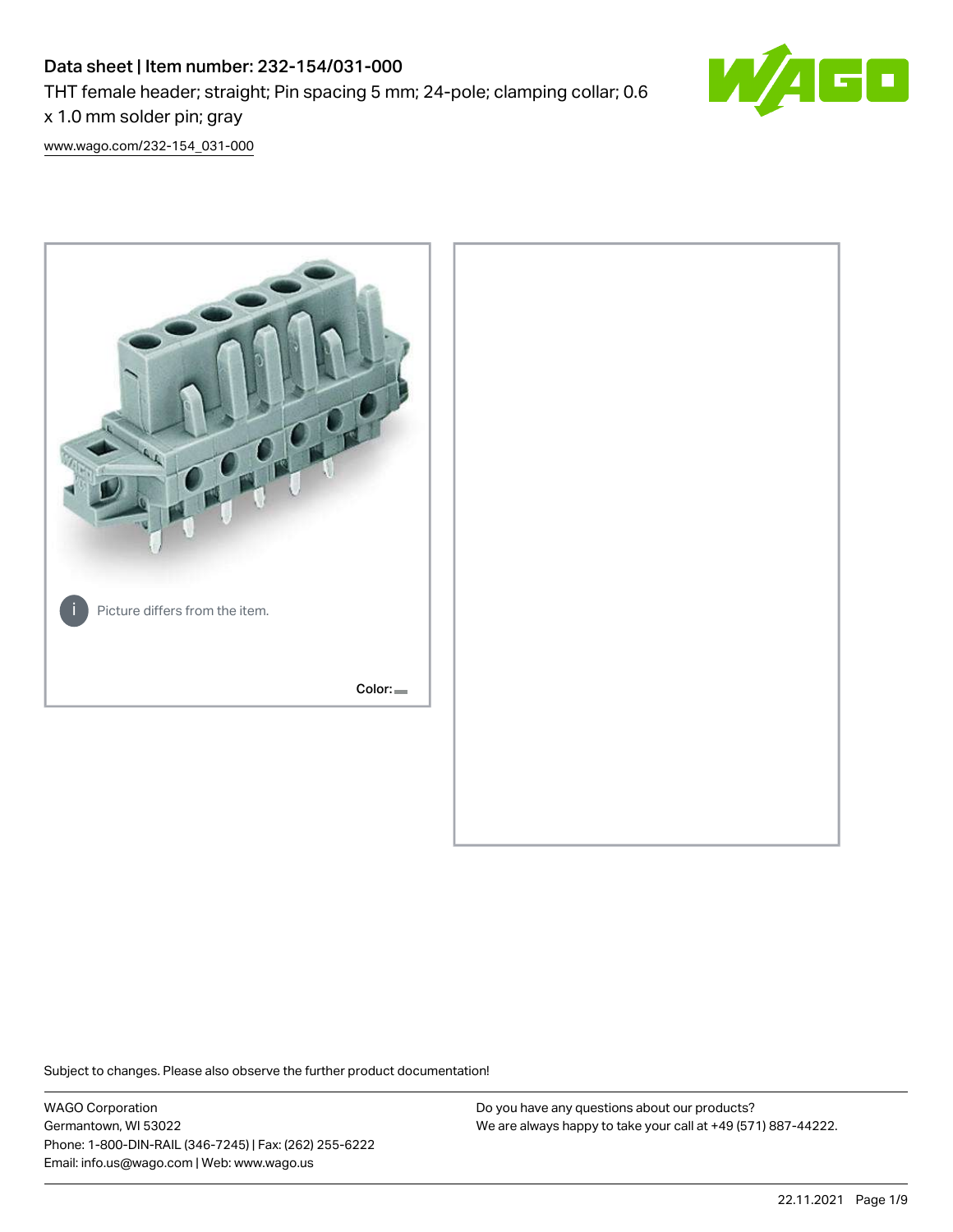



L = pole no. x pin spacing

 $L_1 = L + 3$  mm

 $L_2 = L + 8.8$  mm

 $L_3 = L + 14.8$  mm

2- to 3-pole female connectors – one latch only

# Item description

**Horizontal or vertical PCB mounting via straight or angled solder pins** 

Subject to changes. Please also observe the further product documentation! For board-to-board and board-to-wire connections

WAGO Corporation Germantown, WI 53022 Phone: 1-800-DIN-RAIL (346-7245) | Fax: (262) 255-6222 Email: info.us@wago.com | Web: www.wago.us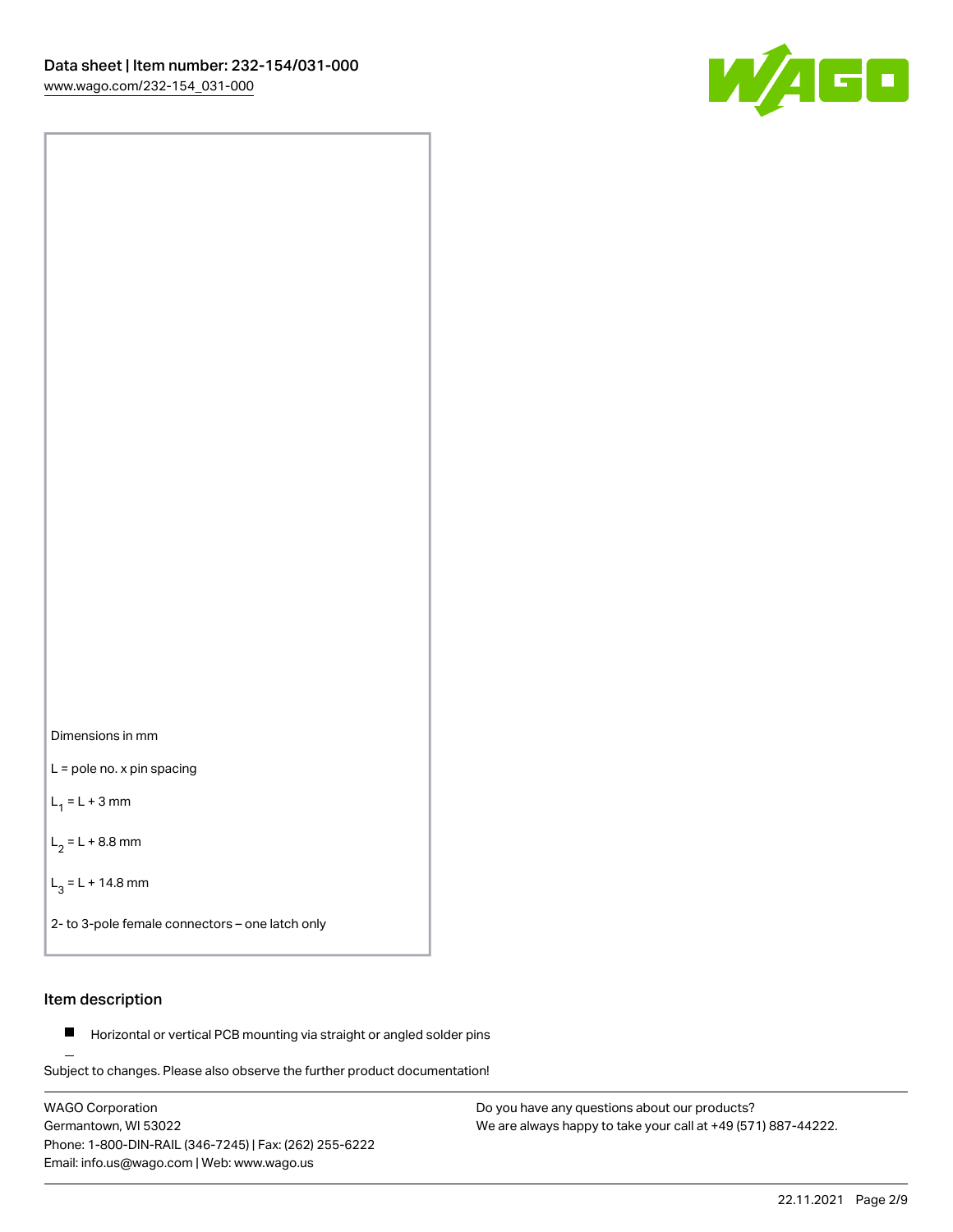

- For board-to-board and board-to-wire connections
- $\blacksquare$ Touch-proof PCB outputs
- $\blacksquare$ Easy-to-identify PCB inputs and outputs
- $\blacksquare$ With coding fingers

# Data **Notes**

| Safety information 1 | The <i>MCS – MULTI CONNECTION SYSTEM</i> includes connectors<br>without breaking capacity in accordance with DIN EN 61984. When<br>used as intended, these connectors must not be connected<br>/disconnected when live or under load. The circuit design should<br>ensure header pins, which can be touched, are not live when<br>unmated. |
|----------------------|--------------------------------------------------------------------------------------------------------------------------------------------------------------------------------------------------------------------------------------------------------------------------------------------------------------------------------------------|
| Variants:            | Other pole numbers<br>3.8 mm pin projection for male headers with straight solder pins<br>Gold-plated or partially gold-plated contact surfaces<br>Other versions (or variants) can be requested from WAGO Sales or<br>configured at https://configurator.wago.com/                                                                        |

# Electrical data

## IEC Approvals

| Ratings per                 | IEC/EN 60664-1                                                        |
|-----------------------------|-----------------------------------------------------------------------|
| Rated voltage (III / 3)     | 320 V                                                                 |
| Rated surge voltage (III/3) | 4 <sub>k</sub> V                                                      |
| Rated voltage (III/2)       | 320 V                                                                 |
| Rated surge voltage (III/2) | 4 <sub>k</sub> V                                                      |
| Nominal voltage (II/2)      | 630 V                                                                 |
| Rated surge voltage (II/2)  | 4 <sub>kV</sub>                                                       |
| Rated current               | 12A                                                                   |
| Legend (ratings)            | $(III / 2)$ $\triangle$ Overvoltage category III / Pollution degree 2 |

## UL Approvals

| Approvals per                  | UL 1059 |
|--------------------------------|---------|
| Rated voltage UL (Use Group B) | 300 V   |
| Rated current UL (Use Group B) | 15 A    |
| Rated voltage UL (Use Group D) | 300 V   |
| Rated current UL (Use Group D) | 10 A    |

| <b>WAGO Corporation</b>                                | Do you have any questions about our products?                 |
|--------------------------------------------------------|---------------------------------------------------------------|
| Germantown, WI 53022                                   | We are always happy to take your call at +49 (571) 887-44222. |
| Phone: 1-800-DIN-RAIL (346-7245)   Fax: (262) 255-6222 |                                                               |
| Email: info.us@wago.com   Web: www.wago.us             |                                                               |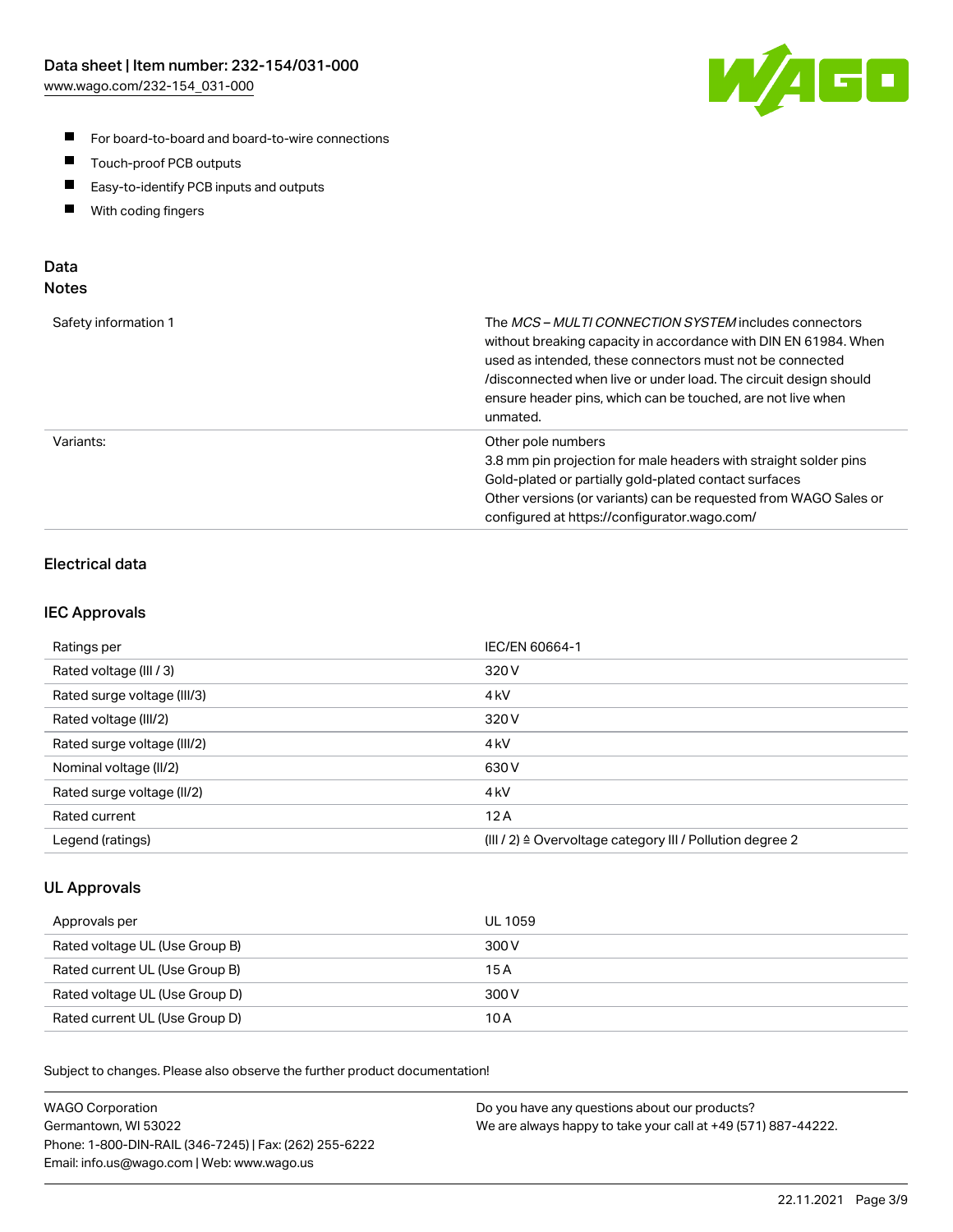

# Ratings per UL

| Rated voltage UL 1977                | COO V<br>ור |
|--------------------------------------|-------------|
| <b>Rated</b><br>UL 1977<br>curront l | _____       |

# CSA Approvals

| Approvals per                   | CSA   |
|---------------------------------|-------|
| Rated voltage CSA (Use Group B) | 300 V |
| Rated current CSA (Use Group B) | 15 A  |
| Rated voltage CSA (Use Group D) | 300 V |
| Rated current CSA (Use Group D) | 10 A  |

#### Connection data

| Total number of potentials |  |
|----------------------------|--|
| Number of connection types |  |
| Number of levels           |  |

#### Connection 1

| Number of poles | - |
|-----------------|---|
|                 |   |

# Physical data

| Pin spacing                          | 5 mm / 0.197 inch          |
|--------------------------------------|----------------------------|
| Width                                | 134.8 mm / 5.307 inch      |
| Height                               | 23.25 mm / 0.915 inch      |
| Height from the surface              | 18.25 mm / 0.719 inch      |
| Depth                                | 11.6 mm / 0.457 inch       |
| Solder pin length                    | 5 mm                       |
| Solder pin dimensions                | $0.6 \times 1$ mm          |
| Drilled hole diameter with tolerance | $1.3$ <sup>(+0.1)</sup> mm |

# Mechanical data

| Mounting type | Mounting flange                         |
|---------------|-----------------------------------------|
| Mounting type | Feed-through mounting<br>Panel mounting |

| <b>WAGO Corporation</b>                                | Do you have any questions about our products?                 |
|--------------------------------------------------------|---------------------------------------------------------------|
| Germantown, WI 53022                                   | We are always happy to take your call at +49 (571) 887-44222. |
| Phone: 1-800-DIN-RAIL (346-7245)   Fax: (262) 255-6222 |                                                               |
| Email: info.us@wago.com   Web: www.wago.us             |                                                               |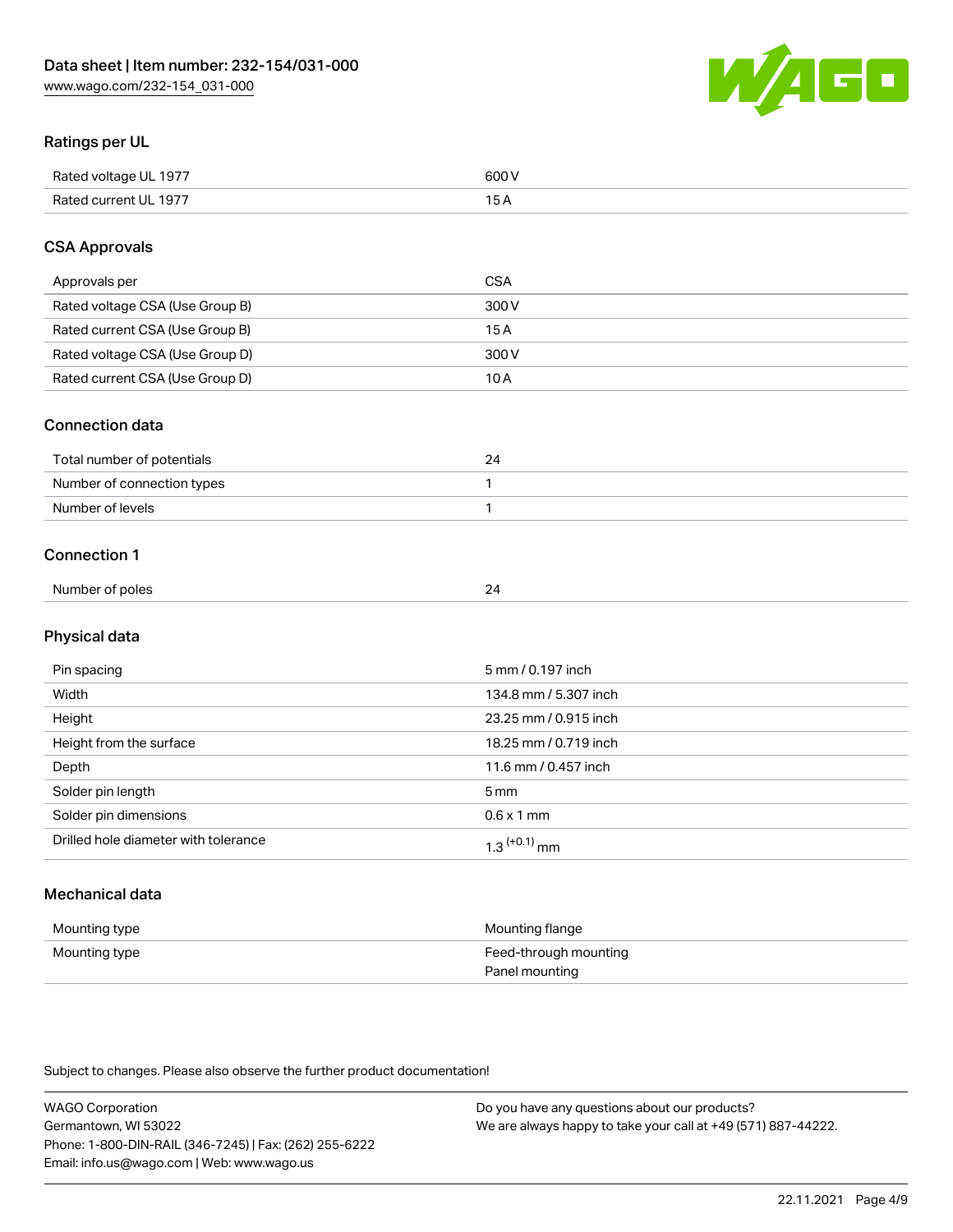

# Plug-in connection

| Contact type (pluggable connector) | Female header |
|------------------------------------|---------------|
| Connector (connection type)        | for PCB       |
| Mismating protection               | No            |
| Mating direction to the PCB        | $90^{\circ}$  |
| Locking of plug-in connection      | Without       |

# PCB contact

| PCB Contact                         | тнт                                        |
|-------------------------------------|--------------------------------------------|
| Solder pin arrangement              | over the entire female connector (in-line) |
| Number of solder pins per potential |                                            |

#### Material data

| Color                       | gray             |
|-----------------------------|------------------|
| Material group              |                  |
| Insulation material         | Polyamide (PA66) |
| Flammability class per UL94 | V <sub>0</sub>   |
|                             |                  |
| Contact material            | Copper alloy     |
| Contact plating             | tin-plated       |
| Fire load                   | 0.404 MJ         |

#### Environmental requirements

| Limit temperature range | $-60+85 °C$ |
|-------------------------|-------------|
|-------------------------|-------------|

# Commercial data

| Product Group         | 3 (Multi Conn. System) |
|-----------------------|------------------------|
| PU (SPU)              | 10 Stück               |
| Packaging type        | box                    |
| Country of origin     | DE                     |
| <b>GTIN</b>           | 4044918623698          |
| Customs tariff number | 85366990990            |

# Approvals / Certificates

#### Ship Approvals

| <b>WAGO Corporation</b>                                | Do you have any questions about our products?                 |
|--------------------------------------------------------|---------------------------------------------------------------|
| Germantown, WI 53022                                   | We are always happy to take your call at +49 (571) 887-44222. |
| Phone: 1-800-DIN-RAIL (346-7245)   Fax: (262) 255-6222 |                                                               |
| Email: info.us@wago.com   Web: www.wago.us             |                                                               |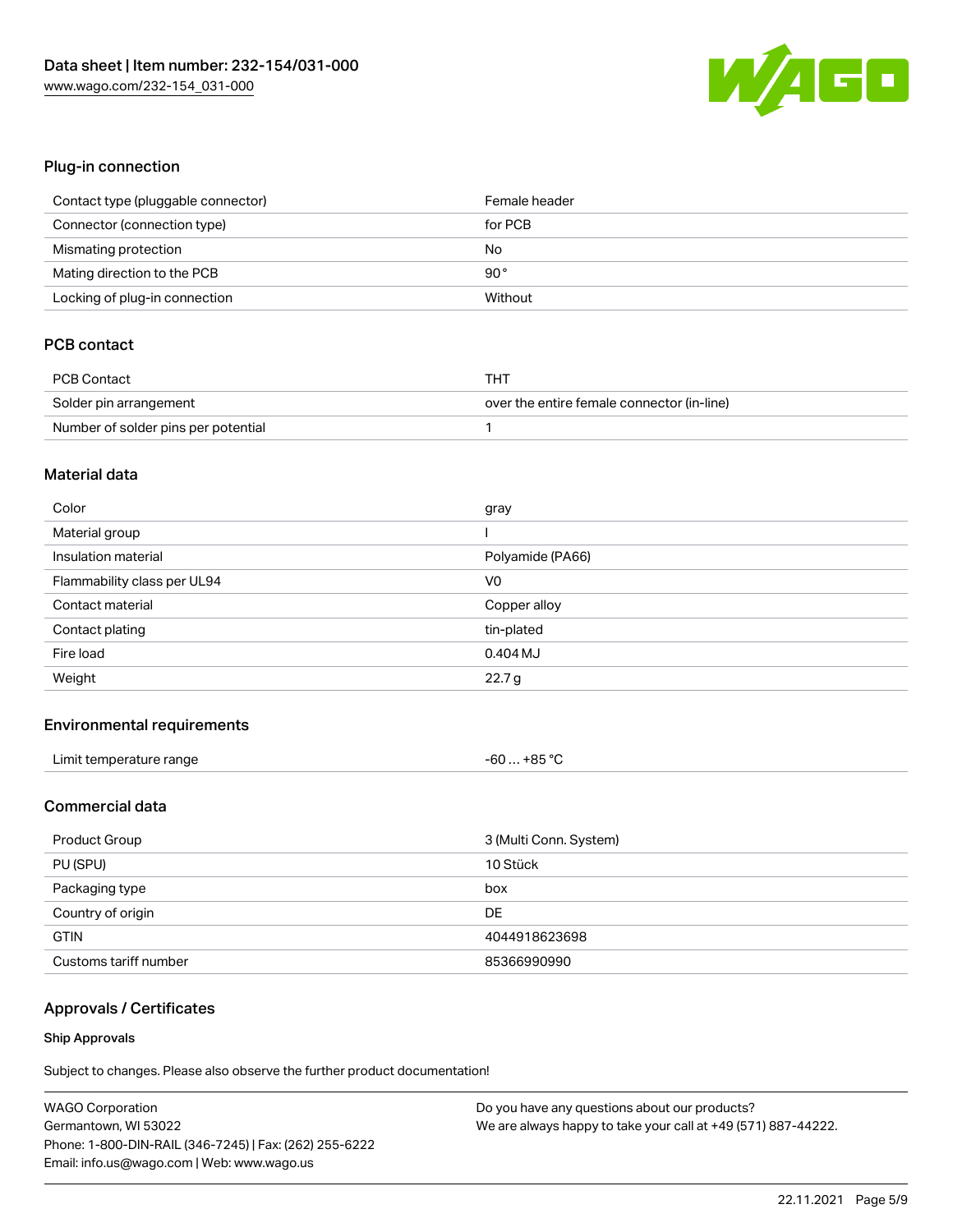

| Logo                      | Approval                                  | <b>Additional Approval Text</b> | Certificate<br>name                |
|---------------------------|-------------------------------------------|---------------------------------|------------------------------------|
| ABS                       | <b>ABS</b><br>American Bureau of Shipping | $\overline{\phantom{0}}$        | $19-$<br>HG15869876-<br><b>PDA</b> |
| <b>BUREAU</b><br>VERITASS | BV<br>Bureau Veritas S.A.                 | IEC 60998                       | 11915/D0 BV                        |
| UL-Approvals              |                                           |                                 |                                    |

|                               |                                |                                 | Certificate |
|-------------------------------|--------------------------------|---------------------------------|-------------|
| Logo                          | Approval                       | <b>Additional Approval Text</b> | name        |
|                               | UR                             | <b>UL 1977</b>                  | E45171      |
| J<br>$\overline{\phantom{a}}$ | Underwriters Laboratories Inc. |                                 |             |

# **Counterpart**



Item no.231-624 nem 10.23 1-024<br>Male connector; 24-pole; Pin spacing 5 mm; gray [www.wago.com/231-624](https://www.wago.com/231-624)

## Optional accessories

| <b>Testing accessories</b> |                                                                                                                            |                      |
|----------------------------|----------------------------------------------------------------------------------------------------------------------------|----------------------|
| Testing accessories        |                                                                                                                            |                      |
|                            | Item no.: 210-136<br>Test plug; 2 mm $\varnothing$ ; with 500 mm cable                                                     | www.wago.com/210-136 |
|                            | Item no.: 231-661<br>Test plugs for female connectors; for 5 mm and 5.08 mm pin spacing; 2,50 mm <sup>2</sup> ; light gray | www.wago.com/231-661 |
| Mounting                   |                                                                                                                            |                      |
| Mounting accessories       |                                                                                                                            |                      |
|                            | Item no.: 209-147<br>Self-tapping screw                                                                                    | www.wago.com/209-147 |
|                            | Item no.: 231-194<br>Self-tapping screw; B 2.2x13, fixing hole 1.8 mm Ø                                                    | www.wago.com/231-194 |

| WAGO Corporation                                       | Do you have any questions about our products?                 |
|--------------------------------------------------------|---------------------------------------------------------------|
| Germantown, WI 53022                                   | We are always happy to take your call at +49 (571) 887-44222. |
| Phone: 1-800-DIN-RAIL (346-7245)   Fax: (262) 255-6222 |                                                               |
| Email: info.us@wago.com   Web: www.wago.us             |                                                               |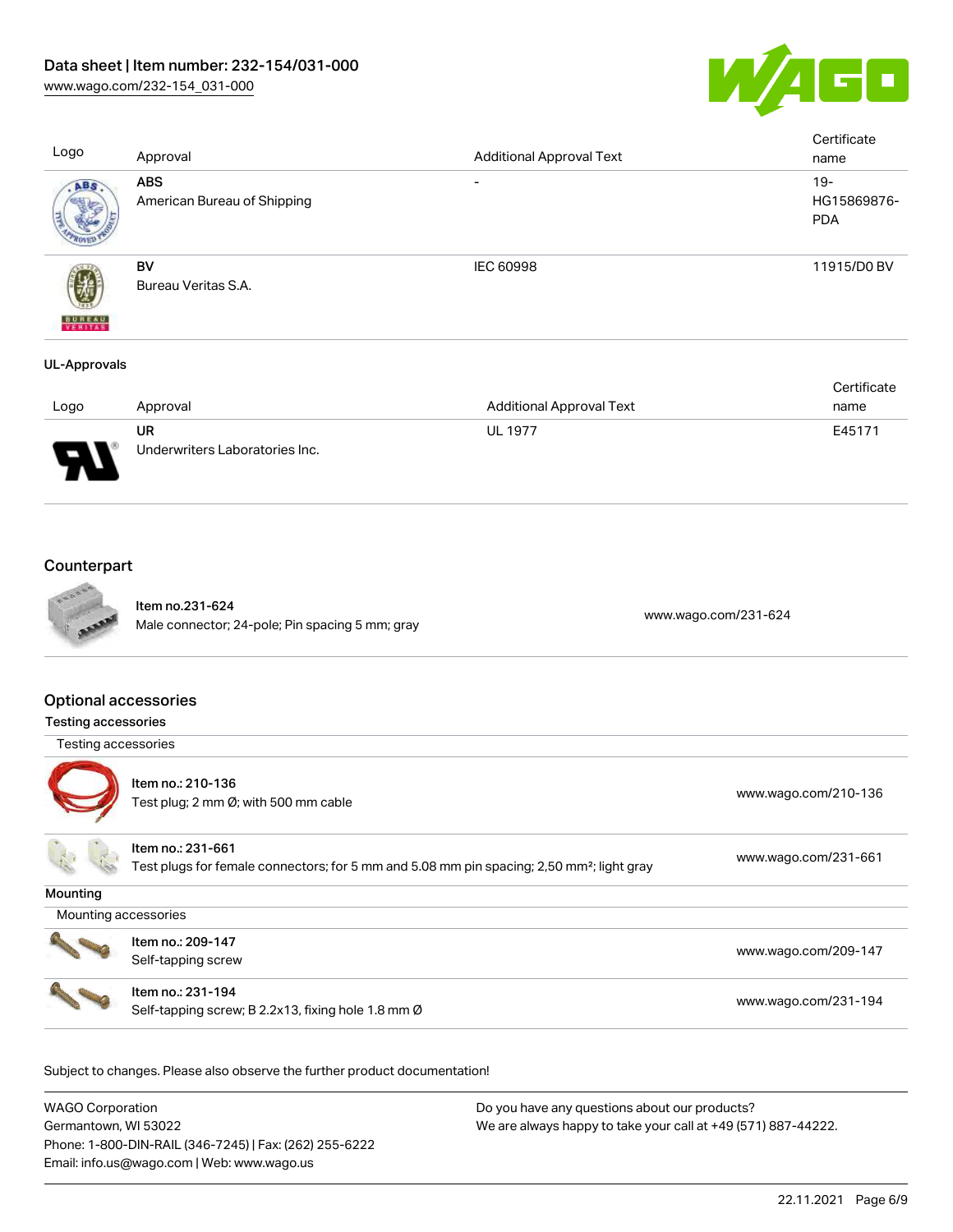

[www.wago.com/231-195](http://www.wago.com/231-195)



Documentation

Item no.: 231-195 Screw with nut; M2x12; for fixing element

|           | Item no.: 231-295<br>Screw with nut | www.wago.com/231-295 |
|-----------|-------------------------------------|----------------------|
| Downloads |                                     |                      |

| <b>Additional Information</b>        |            |               |          |
|--------------------------------------|------------|---------------|----------|
| Technical explanations               | 2019 Apr 3 | pdf<br>2.0 MB | Download |
|                                      |            |               |          |
| <b>CAD files</b>                     |            |               |          |
| CAD data                             |            |               |          |
| 2D/3D Models 232-154/031-000         |            | <b>URL</b>    | Download |
| CAE data                             |            |               |          |
| EPLAN Data Portal 232-154/031-000    |            | <b>URL</b>    | Download |
| EPLAN Data Portal 232-154/031-000    |            | <b>URL</b>    | Download |
| ZUKEN Portal 232-154/031-000         |            | <b>URL</b>    | Download |
| <b>PCB Design</b>                    |            |               |          |
| Symbol and Footprint 232-154/031-000 |            | <b>URL</b>    | Download |

CAx data for your PCB design, consisting of "schematic symbols and PCB footprints", allow easy integration of the WAGO component into your development environment.

# Supported formats:

- $\blacksquare$ Accel EDA 14 & 15
- $\blacksquare$ Altium 6 to current version
- $\blacksquare$ Cadence Allegro
- $\blacksquare$ **DesignSpark**
- $\blacksquare$ Eagle Libraries
- $\blacksquare$ KiCad
- $\blacksquare$ Mentor Graphics BoardStation
- П Mentor Graphics Design Architect

Subject to changes. Please also observe the further product documentation!

WAGO Corporation Germantown, WI 53022 Phone: 1-800-DIN-RAIL (346-7245) | Fax: (262) 255-6222 Email: info.us@wago.com | Web: www.wago.us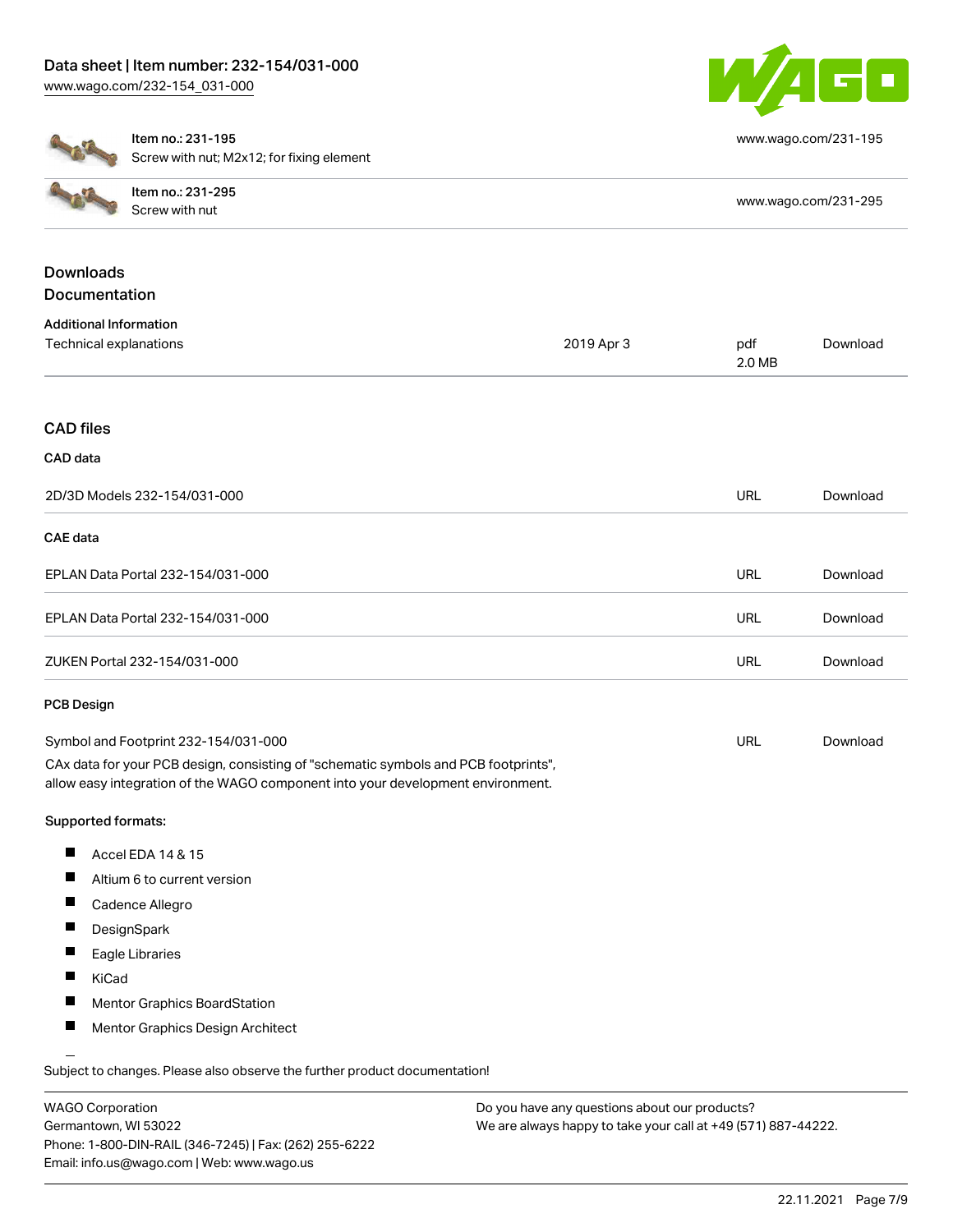

- $\blacksquare$ Mentor Graphics Design Expedition 99 and 2000
- $\blacksquare$ OrCAD 9.X PCB and Capture
- $\blacksquare$ PADS PowerPCB 3, 3.5, 4.X, and 5.X
- $\blacksquare$ PADS PowerPCB and PowerLogic 3.0
- $\blacksquare$ PCAD 2000, 2001, 2002, 2004, and 2006
- $\blacksquare$ Pulsonix 8.5 or newer
- $\blacksquare$ STL
- $\blacksquare$ 3D STEP
- $\blacksquare$ TARGET 3001!
- $\blacksquare$ View Logic ViewDraw
- $\blacksquare$ Quadcept
- $\blacksquare$ Zuken CadStar 3 and 4
- $\blacksquare$ Zuken CR-5000 and CR-8000

PCB Component Libraries (EDA), PCB CAD Library Ultra Librarian

#### Environmental Product Compliance

#### Compliance Search

Environmental Product Compliance 232-154/031-000 THT female header; straight; Pin spacing 5 mm; 24-pole; clamping collar; 0.6 x 1.0 mm solder pin; gray URL [Download](https://www.wago.com/global/d/ComplianceLinkMediaContainer_232-154_031-000)

#### Installation Notes

Application

Subject to changes. Please also observe the further product documentation!

WAGO Corporation Germantown, WI 53022 Phone: 1-800-DIN-RAIL (346-7245) | Fax: (262) 255-6222 Email: info.us@wago.com | Web: www.wago.us